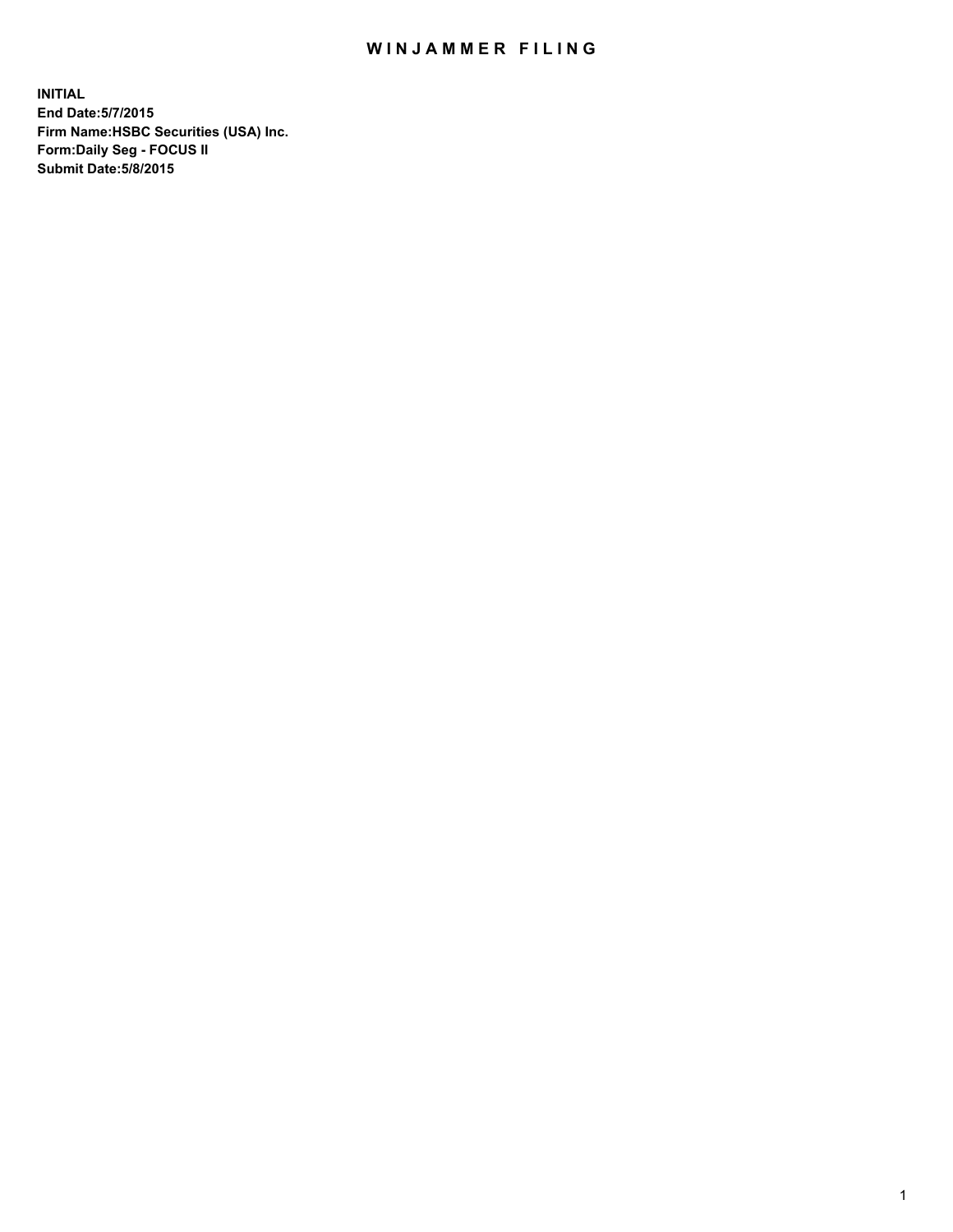## **INITIAL End Date:5/7/2015 Firm Name:HSBC Securities (USA) Inc. Form:Daily Seg - FOCUS II Submit Date:5/8/2015 Daily Segregation - Cover Page**

| Name of Company<br><b>Contact Name</b><br><b>Contact Phone Number</b><br><b>Contact Email Address</b>                                                                                                                                                                                                                         | <b>HSBC Securities (USA) Inc.</b><br>Steven richardson<br>212-525-6445<br>steven.richardson@us.hsbc.com |
|-------------------------------------------------------------------------------------------------------------------------------------------------------------------------------------------------------------------------------------------------------------------------------------------------------------------------------|---------------------------------------------------------------------------------------------------------|
| FCM's Customer Segregated Funds Residual Interest Target (choose one):<br>a. Minimum dollar amount: ; or<br>b. Minimum percentage of customer segregated funds required:% ; or<br>c. Dollar amount range between: and; or<br>d. Percentage range of customer segregated funds required between: % and %.                      | 50,000,000<br>0 <sub>0</sub><br>00                                                                      |
| FCM's Customer Secured Amount Funds Residual Interest Target (choose one):<br>a. Minimum dollar amount: ; or<br>b. Minimum percentage of customer secured funds required:%; or<br>c. Dollar amount range between: and; or<br>d. Percentage range of customer secured funds required between: % and %.                         | 10,000,000<br>00<br>00                                                                                  |
| FCM's Cleared Swaps Customer Collateral Residual Interest Target (choose one):<br>a. Minimum dollar amount: ; or<br>b. Minimum percentage of cleared swaps customer collateral required:%; or<br>c. Dollar amount range between: and; or<br>d. Percentage range of cleared swaps customer collateral required between:% and%. | 30,000,000<br>0 <sub>0</sub><br>00                                                                      |

Attach supporting documents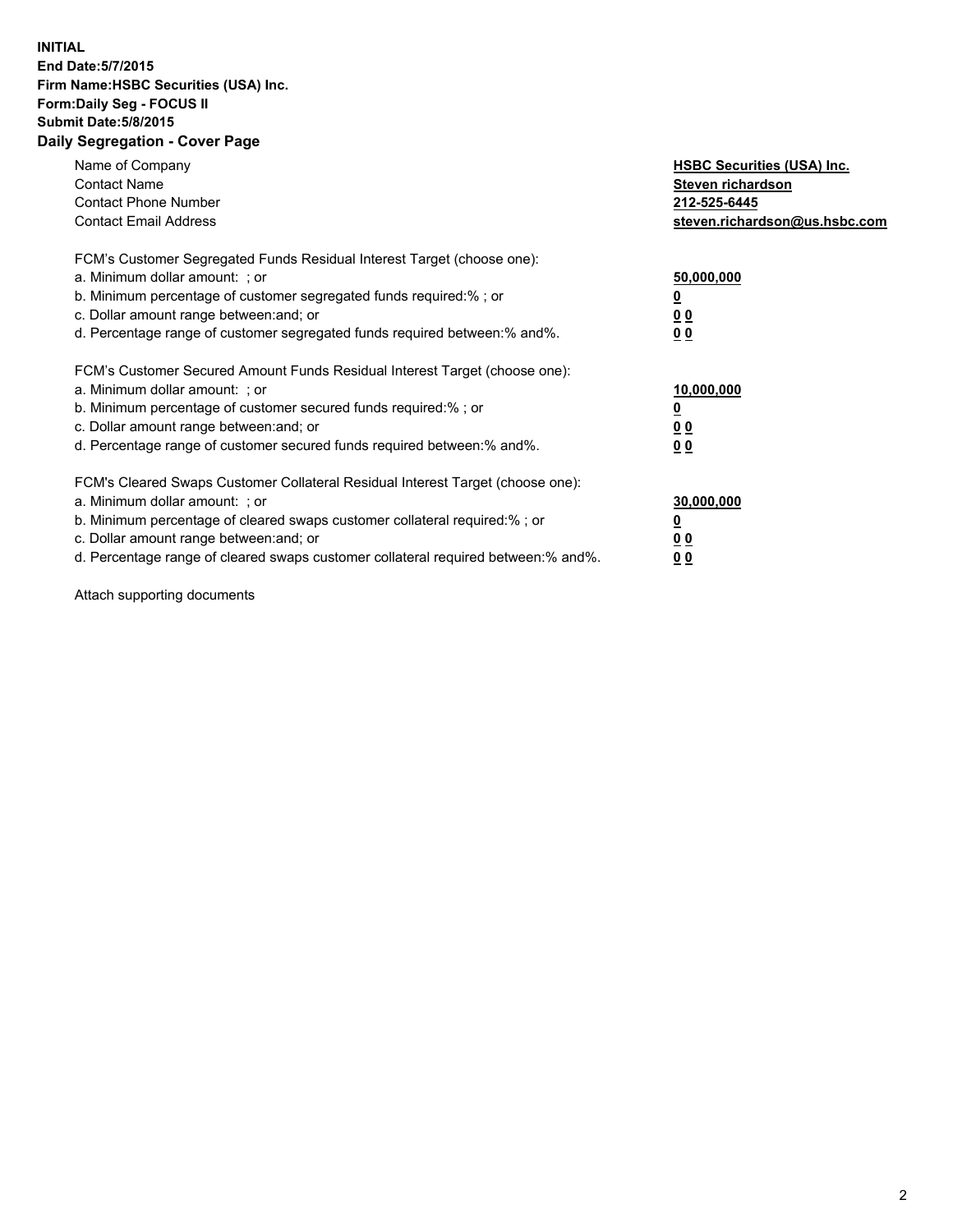**INITIAL End Date:5/7/2015 Firm Name:HSBC Securities (USA) Inc. Form:Daily Seg - FOCUS II Submit Date:5/8/2015 Daily Segregation - Secured Amounts** Foreign Futures and Foreign Options Secured Amounts Amount required to be set aside pursuant to law, rule or regulation of a foreign government or a rule of a self-regulatory organization authorized thereunder **0** [7305] 1. Net ledger balance - Foreign Futures and Foreign Option Trading - All Customers A. Cash **133,192,148** [7315] B. Securities (at market) **30,840,692** [7317] 2. Net unrealized profit (loss) in open futures contracts traded on a foreign board of trade **-4,370,344** [7325] 3. Exchange traded options a. Market value of open option contracts purchased on a foreign board of trade **0** [7335] b. Market value of open contracts granted (sold) on a foreign board of trade **0** [7337] 4. Net equity (deficit) (add lines 1. 2. and 3.) **159,662,496** [7345] 5. Account liquidating to a deficit and account with a debit balances - gross amount **893,170** [7351] Less: amount offset by customer owned securities **-893,000** [7352] **170** [7354] 6. Amount required to be set aside as the secured amount - Net Liquidating Equity Method (add lines 4 and 5) **159,662,666** [7355] 7. Greater of amount required to be set aside pursuant to foreign jurisdiction (above) or line 6. **159,662,667** [7360] FUNDS DEPOSITED IN SEPARATE REGULATION 30.7 ACCOUNTS 1. Cash in banks A. Banks located in the United States **39,852,672** [7500] B. Other banks qualified under Regulation 30.7 **0** [7520] **39,852,672** [7530] 2. Securities A. In safekeeping with banks located in the United States **75,840,692** [7540] B. In safekeeping with other banks qualified under Regulation 30.7 **0** [7560] **75,840,692** [7570] 3. Equities with registered futures commission merchants A. Cash **0** [7580] B. Securities **0** [7590] C. Unrealized gain (loss) on open futures contracts **0** [7600] D. Value of long option contracts **0** [7610] E. Value of short option contracts **0** [7615] **0** [7620] 4. Amounts held by clearing organizations of foreign boards of trade A. Cash **0** [7640] B. Securities **0** [7650] C. Amount due to (from) clearing organization - daily variation **0** [7660] D. Value of long option contracts **0** [7670] E. Value of short option contracts **0** [7675] **0** [7680] 5. Amounts held by members of foreign boards of trade A. Cash **71,814,419** [7700] B. Securities **0** [7710] C. Unrealized gain (loss) on open futures contracts **-4,370,344** [7720] D. Value of long option contracts **0** [7730] E. Value of short option contracts **0** [7735] **67,444,075** [7740] 6. Amounts with other depositories designated by a foreign board of trade **0** [7760] 7. Segregated funds on hand **0** [7765] 8. Total funds in separate section 30.7 accounts **183,137,439** [7770] 9. Excess (deficiency) Set Aside for Secured Amount (subtract line 7 Secured Statement Page 1 from Line 8) **23,474,772** [7380] 10. Management Target Amount for Excess funds in separate section 30.7 accounts **10,000,000** [7780]

11. Excess (deficiency) funds in separate 30.7 accounts over (under) Management Target **13,474,772** [7785]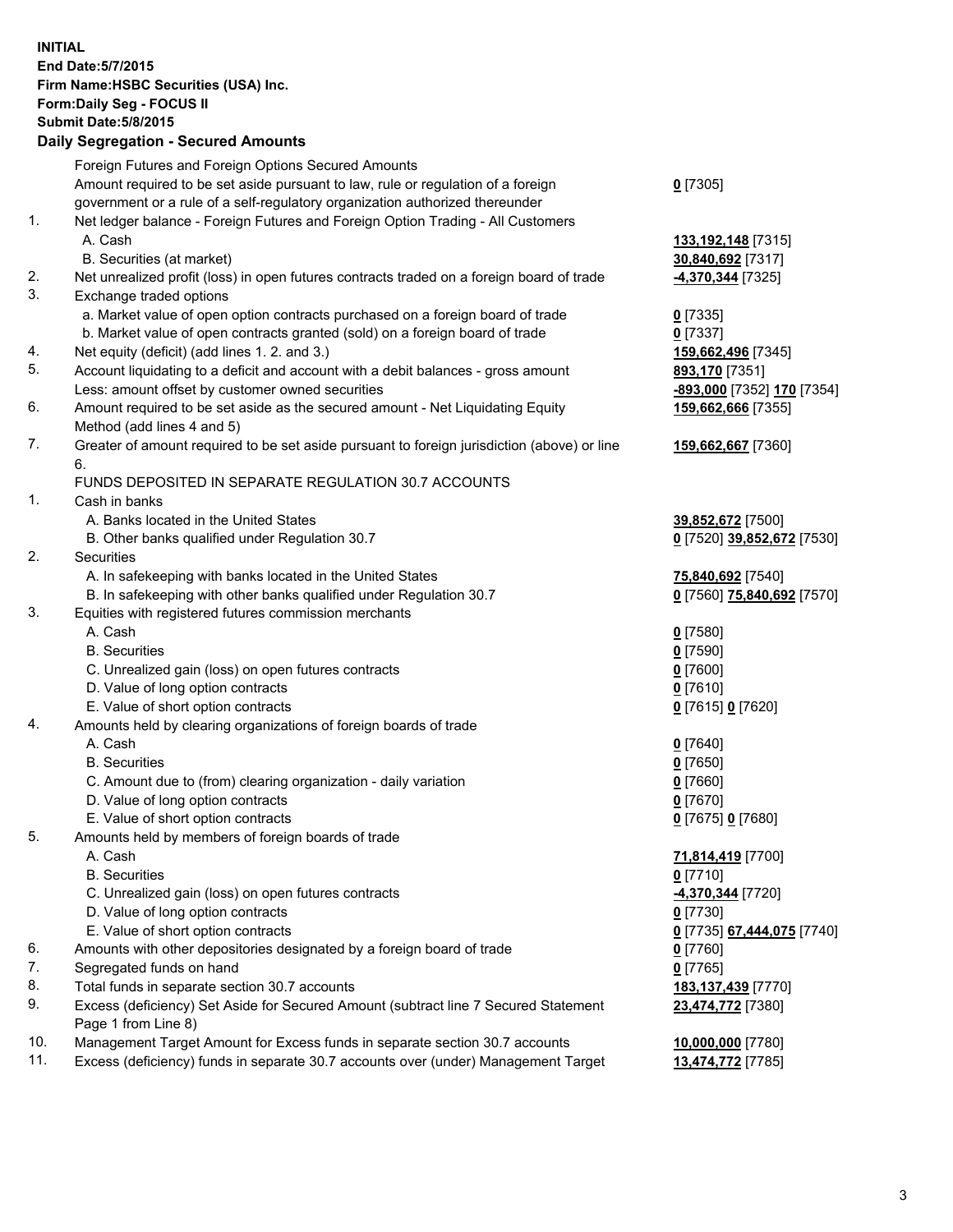| <b>INITIAL</b> | End Date: 5/7/2015<br>Firm Name: HSBC Securities (USA) Inc.<br>Form: Daily Seg - FOCUS II<br><b>Submit Date: 5/8/2015</b><br>Daily Segregation - Segregation Statement<br>SEGREGATION REQUIREMENTS(Section 4d(2) of the CEAct) |                                    |
|----------------|--------------------------------------------------------------------------------------------------------------------------------------------------------------------------------------------------------------------------------|------------------------------------|
| 1.             | Net ledger balance                                                                                                                                                                                                             |                                    |
|                | A. Cash                                                                                                                                                                                                                        | 281,435,906 [7010]                 |
| 2.             | B. Securities (at market)                                                                                                                                                                                                      | 646,929,051 [7020]                 |
| 3.             | Net unrealized profit (loss) in open futures contracts traded on a contract market<br>Exchange traded options                                                                                                                  | 109,646,531 [7030]                 |
|                | A. Add market value of open option contracts purchased on a contract market                                                                                                                                                    | 93,909,460 [7032]                  |
|                | B. Deduct market value of open option contracts granted (sold) on a contract market                                                                                                                                            | $-6,259,453$ [7033]                |
| 4.             | Net equity (deficit) (add lines 1, 2 and 3)                                                                                                                                                                                    | 1,125,661,495 [7040]               |
| 5.             | Accounts liquidating to a deficit and accounts with                                                                                                                                                                            |                                    |
|                | debit balances - gross amount                                                                                                                                                                                                  | 3,636,321 [7045]                   |
|                | Less: amount offset by customer securities                                                                                                                                                                                     | -3,636,321 [7047] 0 [7050]         |
| 6.             | Amount required to be segregated (add lines 4 and 5)                                                                                                                                                                           | 1,125,661,495 [7060]               |
|                | FUNDS IN SEGREGATED ACCOUNTS                                                                                                                                                                                                   |                                    |
| 7.             | Deposited in segregated funds bank accounts                                                                                                                                                                                    |                                    |
|                | A. Cash                                                                                                                                                                                                                        | 7,113,902 [7070]                   |
|                | B. Securities representing investments of customers' funds (at market)                                                                                                                                                         | $0$ [7080]                         |
|                | C. Securities held for particular customers or option customers in lieu of cash (at<br>market)                                                                                                                                 | 181,508,639 [7090]                 |
| 8.             | Margins on deposit with derivatives clearing organizations of contract markets                                                                                                                                                 |                                    |
|                | A. Cash                                                                                                                                                                                                                        | 245,590,320 [7100]                 |
|                | B. Securities representing investments of customers' funds (at market)                                                                                                                                                         | 197,256,994 [7110]                 |
|                | C. Securities held for particular customers or option customers in lieu of cash (at<br>market)                                                                                                                                 | 465,420,412 [7120]                 |
| 9.             | Net settlement from (to) derivatives clearing organizations of contract markets                                                                                                                                                | <b>15,127,771</b> [7130]           |
| 10.            | Exchange traded options                                                                                                                                                                                                        |                                    |
|                | A. Value of open long option contracts                                                                                                                                                                                         | 93,909,460 [7132]                  |
|                | B. Value of open short option contracts                                                                                                                                                                                        | $-6,259,453$ [7133]                |
| 11.            | Net equities with other FCMs                                                                                                                                                                                                   |                                    |
|                | A. Net liquidating equity                                                                                                                                                                                                      | 41,312,647 [7140]                  |
|                | B. Securities representing investments of customers' funds (at market)                                                                                                                                                         | 0 [7160]                           |
|                | C. Securities held for particular customers or option customers in lieu of cash (at                                                                                                                                            | $0$ [7170]                         |
| 12.            | market)<br>Segregated funds on hand                                                                                                                                                                                            |                                    |
| 13.            | Total amount in segregation (add lines 7 through 12)                                                                                                                                                                           | $0$ [7150]<br>1,240,980,692 [7180] |
| 14.            | Excess (deficiency) funds in segregation (subtract line 6 from line 13)                                                                                                                                                        | 115,319,197 [7190]                 |
| 15.            | Management Target Amount for Excess funds in segregation                                                                                                                                                                       | 50,000,000 [7194]                  |
| 16.            | Excess (deficiency) funds in segregation over (under) Management Target Amount                                                                                                                                                 | 65,319,197 [7198]                  |
|                | <b>Excess</b>                                                                                                                                                                                                                  |                                    |